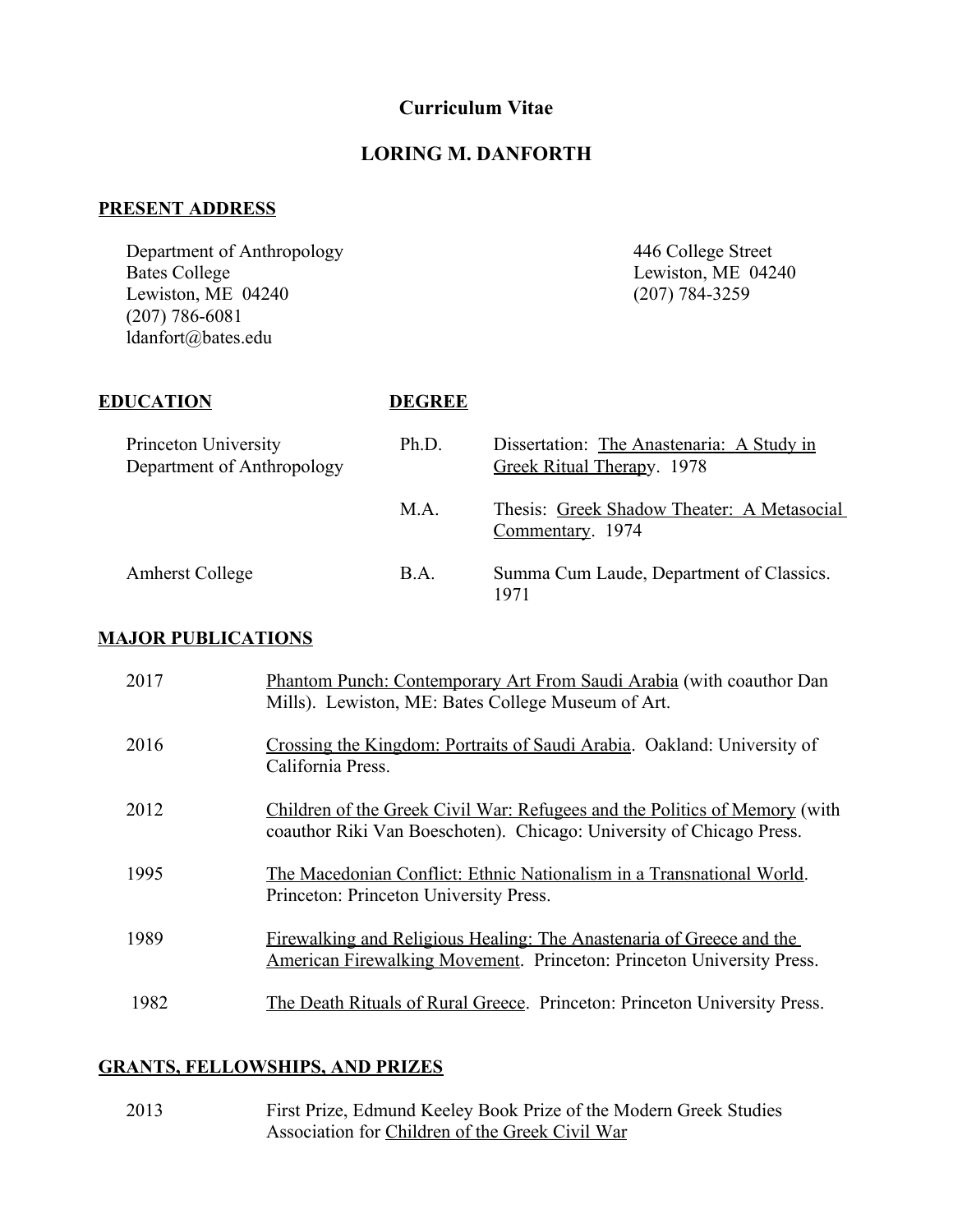| 2004-2005 | National Endowment for the Humanities Fellowship for College Teachers and<br><b>Independent Scholars</b> |
|-----------|----------------------------------------------------------------------------------------------------------|
| 1997      | Honorable Mention, American Ethnological Society's Senior Book Award for<br>The Macedonian Conflict      |
| 1997-1998 | National Endowment for the Humanities Fellowship for College Teachers and<br><b>Independent Scholars</b> |
| 1996      | CHOICE list of outstanding academic books for 1996, The Macedonian<br>Conflict                           |
| 1992-1993 | National Endowment for the Humanities Fellowship for College Teachers and<br><b>Independent Scholars</b> |
| 1991-1992 | Fulbright Scholar Award for research in Melbourne, Australia                                             |
| 1991      | CHOICE list of outstanding academic books for 1991, Firewalking and<br><b>Religious Healing</b>          |
| 1990      | First Prize, Chicago Folklore Prize for Firewalking and Religious Healing                                |
| 1986-1987 | Andrew W. Mellon Fellow, National Humanities Center, Research Triangle<br>Park, NC                       |
| 1978      | Fulbright-Hayes Grant to study Greek Shadow Theater<br>(I was unable to accept this grant.)              |
| 1975-1976 | National Science Foundation Doctoral Dissertation Grant                                                  |
| 1975-1976 | Wenner – Gren Foundation for Anthropological Research Grant-in-Aid                                       |
| 1971-1975 | Princeton University Graduate Fellowship                                                                 |
| 1971      | Phi Beta Kappa                                                                                           |

# **OTHER SELECTED PUBLICATIONS**

| 2020 | "Three Countries, Two Lakes, One Future:' The Prespa Lakes and the Signing<br>of the Prespa Agreement." In Vasiliki Neofotistos, ed. Macedonia and Identity<br>Politics after the Prespa Agreement. London: Routledge. |
|------|------------------------------------------------------------------------------------------------------------------------------------------------------------------------------------------------------------------------|
| 2015 | Paidia tou Emphyliou. (Greek Translation of Children of the Greek Civil<br>War). Athens: Alexandria.                                                                                                                   |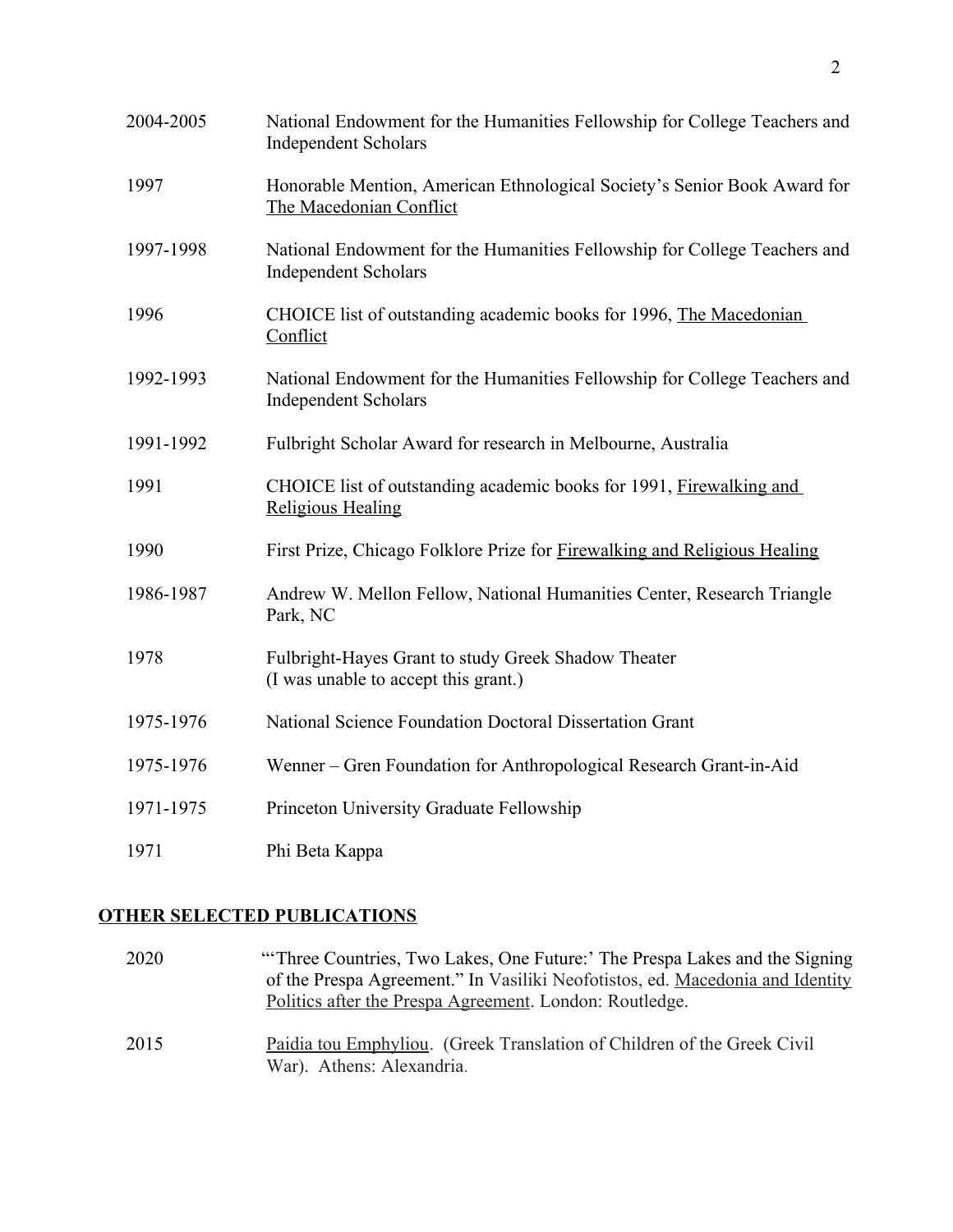| 2015 | "The Scholar and the State: Evangelos Kofos on the International Recognition<br>of the Republic of Macedonia." In Jim Hlavec and Victor Friedman eds. On<br>Macedonian Matters: From the Partition and Annexation of Macedonia in<br>1913 t the Present. Leipzig: Verlag Otto Sagner. Pp 47-62. |
|------|-------------------------------------------------------------------------------------------------------------------------------------------------------------------------------------------------------------------------------------------------------------------------------------------------|
| 2014 | "Children of the Greek Civil War: Refugees, Displacement, and the<br>Impossible Return" (in Greek). In The Politics of Everyday Life. Akis<br>Papataxiarhis, ed. Athens: Alexandria.                                                                                                            |
| 2012 | Decata na Gragyanskata Voyna vo Grcja (Macedonian translation of The<br>Macedonian Conflict). Open Society Foundation: Skopje.                                                                                                                                                                  |
| 2012 | "The Evacuation of Refugee Children to Eastern Europe and the "Queen's<br>Camps" during the Greek Civil War" (with Riki Van Boeschoten).<br><b>Balkanistica</b> 25 (2): 185-194.                                                                                                                |
| 2011 | "Macedonians." In Ethnic Groups of Europe, Jeffrey Cole, ed. Santa Barbara,<br>CA: ABC-CLIO.                                                                                                                                                                                                    |
| 2010 | "Ancient Macedonia, Alexander the Great, and the Star or Sun of Vergina:<br>National Symbols and the Conflict between Greece and the Republic of<br>Macedonia." In J. Roisman and I. Worthington eds. A Companion to Ancient<br>Macedonia. Oxford: Blackwell. Pp. 572-99.                       |
| 2008 | Konflikti Magedonas (Albanian translation of The Macedonian Conflict).<br>Skopje: Shkupi.                                                                                                                                                                                                       |
| 2008 | "The Battle for the Name Macedonia Begins in Australia." Globus. May 25<br>(In Macedonian).                                                                                                                                                                                                     |
| 2008 | "Collective Memory and the Construction of Identities in the Work of<br>Nicholas Gage" (in Greek). In Memory and Forgetting: The Greek Civil War,<br>etwork for the Study of Civil Wars, Epikentro, Thessaloniki.                                                                               |
| 2004 | Methaphors of Mediation in Greek Funeral Laments (Chapter 4 of The Death<br>Rituals of Rural Greece). Reprinted in Death, Mourning, and Burial: A<br>Cross-Cultural Reader, Antonius C. G. M. Robben, ed. Oxford: Blackwell.<br>Pp. 156-166.                                                    |
| 2003 | "We Crossed a Lot of Borders:" Refugee Children of the Greek Civil War.<br>Diaspora. $12(2):169-209$ .                                                                                                                                                                                          |
| 2003 | Alexander the Great: A Contested Symbol of Macedonian Identity. $\underline{A}$<br>Companion to the Study of Alexander the Great. Joseph Roisman, ed. Brill.<br>Pp. 347-364.                                                                                                                    |
| 2003 | Afterward. The Usable Past: Greek Metahistories. Keith Brown and Yannis<br>Hamilakis, eds. Pp. 211-221                                                                                                                                                                                          |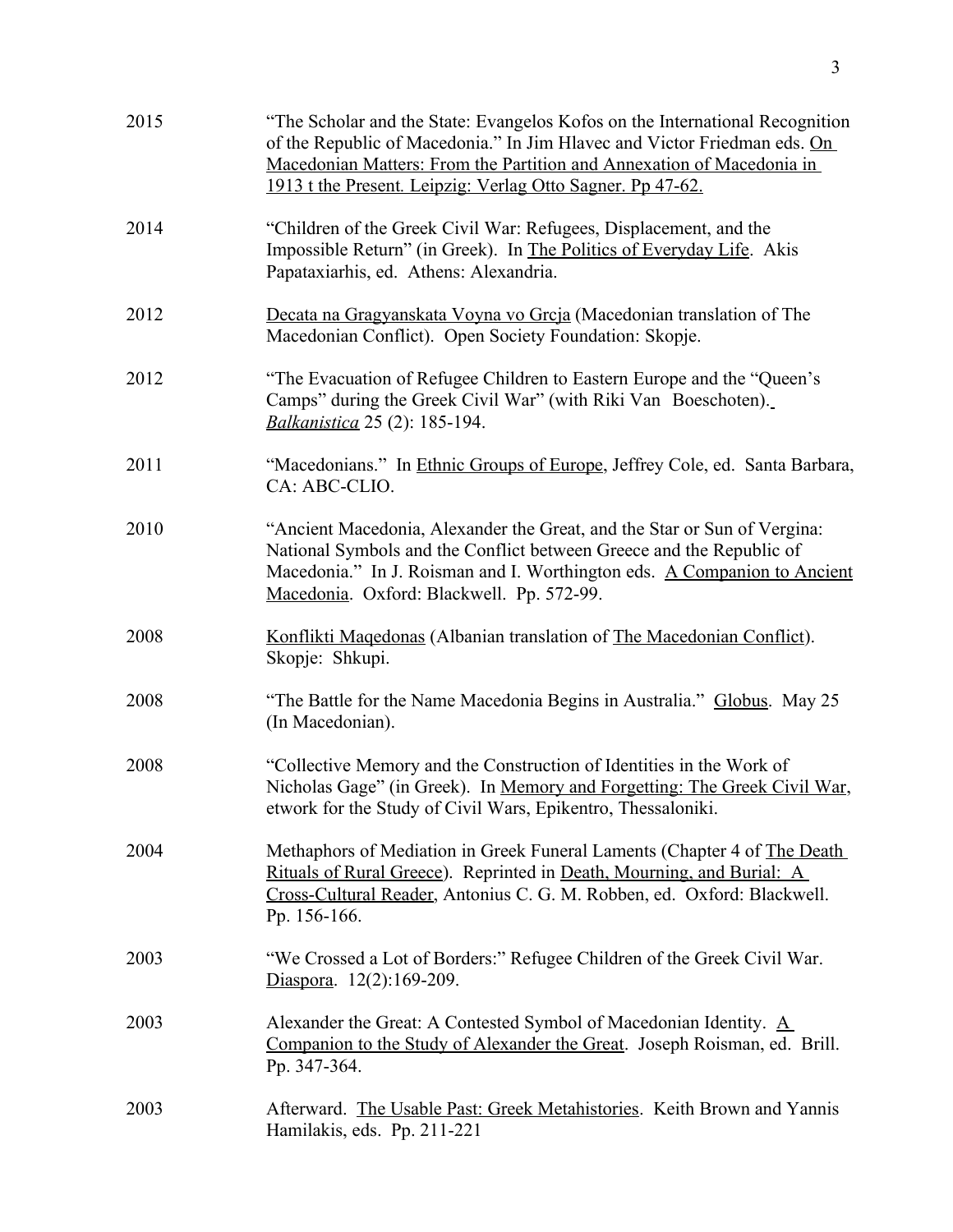| 2001 | Is the "World Game" an "Ethnic Game" or an "Aussie Game"? Narrating the<br>Nation in Australian Soccer. American Ethnologist. 28 (2):1-25.                                                                                                                          |
|------|---------------------------------------------------------------------------------------------------------------------------------------------------------------------------------------------------------------------------------------------------------------------|
| 2001 | "We Are Macedonians! We are Not Greeks!" The Macedonian Minority of<br>Northern Greece. Endangered Peoples of Europe: Struggles to Survive and<br>Thrive. Jean S. Forward, ed. London: Greenwood Publishing Group. Pp. 85-<br>99.                                   |
| 2000 | Ecclesiastical Nationalism and the Macedonian Question in the Australian<br>Diaspora. The Macedonian Question: Culture, Historiography, Politics.<br>Victor Roudometof, ed. New York: East European Monographs. Pp. 25-54.                                          |
| 2000 | How Can a Woman Give Birth to One Greek and One Macedonian? The<br>Construction of National Identity among Immigrants to Australia from<br>Northern Greece. Macedonia: The Politics of Identity and Difference. Jane<br>Cowan, ed. London: Pluto Press. Pp. 85-103. |
| 1999 | <u>I Makedoniki Diamahi</u> (Greek translation of The Macedonian Conflict).<br>Athens: Alexandria.                                                                                                                                                                  |
| 1998 | An Ethnographer's Lament. Journal of Modern Greek Studies. 16:177-79.                                                                                                                                                                                               |
| 1996 | Makedonskiot Konflikt (Macedonian translation of The Macedonian<br>Conflict). Skopje: Makedonska Kniga.                                                                                                                                                             |
| 1995 | Nationalism in Eastern Europe: Nations, States, and Minorities. Guest Editor.<br>Cultural Survival Quarterly. 19(2).                                                                                                                                                |
| 1995 | The Macedonian Minority of Northern Greece. Cultural Survival Quarterly.<br>19 (2):64-70.                                                                                                                                                                           |
| 1995 | Transnational Influences on National Conflict: The Macedonian Question.<br>Political and Legal Anthropology Review. 18:19-34.                                                                                                                                       |
| 1995 | The Anastenaria of Ayia Eleni: Firewalking and Religious Healing (In Greek).<br>Athens: Plethron.                                                                                                                                                                   |
| 1994 | National Conflict in a Transnational World: Greeks and Macedonians at the<br>Conference on Security and Cooperation in Europe. Diaspora. 3 (3):325-47.<br>(Also published in Balkan Forum. 1995. (3):49-79.)                                                        |
| 1994 | Nationalism and Pluralism in the Heart of the Balkans: The Republic of<br>Macedonia. Cultural Survival Quarterly. Summer/Fall: 40-43.                                                                                                                               |
| 1994 | "A New Tack Needed to Resolve Old Conflicts," The Age. Mellbourne.<br>March 6, 1994.                                                                                                                                                                                |
| 1993 | Claims to Macedonian Identity: The Macedonian Question and the Breakup of<br>Yugoslavia. Anthropology Today. 9 (4):3-10.                                                                                                                                            |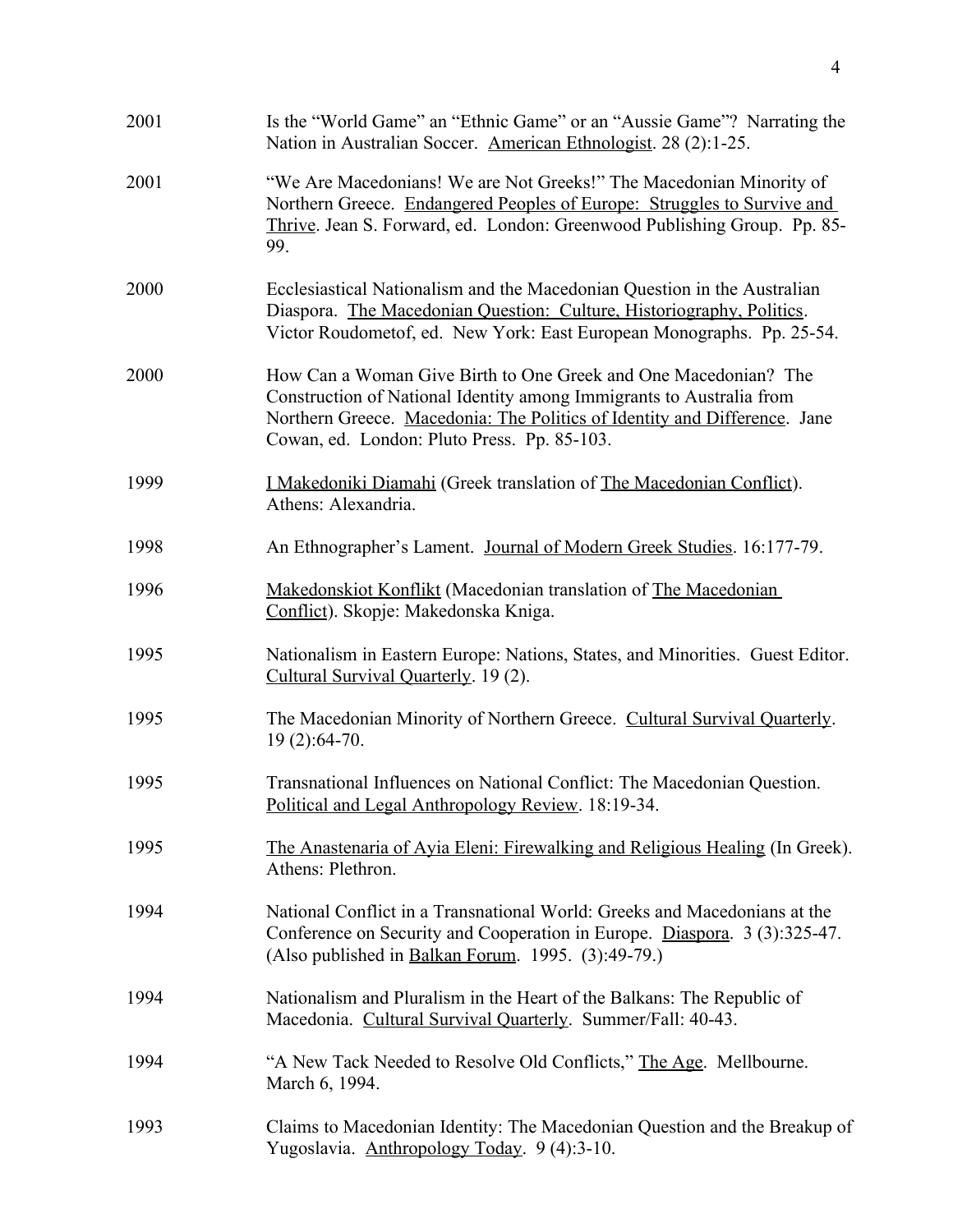| 1991 | The Resolution of Conflict Through Song in Greek Ritual Therapy. In Gender<br>and Kinship in the Anthropology of Greece, Peter Loizos and Akis<br>Papataxiarchis, eds. Pp. 98-113. Princeton, New Jersey: Princeton University<br>Press. |
|------|------------------------------------------------------------------------------------------------------------------------------------------------------------------------------------------------------------------------------------------|
| 1984 | The Ideological Context of the Search for Continuities in Greek Culture.<br>Journal of Modern Greek Studies. 2:53-85.                                                                                                                    |
| 1983 | Tradition and Change in Greek Shadow Theater. Journal of American<br>Folklore. 96:281-309. (Reprinted in Théâtres d'ombres: Tradition et<br>Modernité, 1986, Stathis Damianakos, ed. Pp. 159-183. Paris: L'Harmattan).                   |
| 1983 | Power Through Submission in the Anastenaria. Journal of Modern Greek<br>Studies. 1:203-223.                                                                                                                                              |
| 1983 | Introduction: Symbolic Aspects of Male/Female Relations in Greece. Journal<br>of Modern Greek Studies. 1:157-160.                                                                                                                        |
| 1979 | The Role of Dance in The Ritual Therapy of the Anastenaria. Byzantine and<br>Modern Greek Studies. 5:141-163.                                                                                                                            |
| 1978 | Die Anastenariden. In Grieschenland Das Festland, by Tomas and Lida<br>Micek. Pp. 130-157. Munich: Suddeutscher Verlag.                                                                                                                  |
| 1976 | Humour and Status Reversal in Greek Shadow Theater. Byzantine and<br>Modern Greek Studies. 2:99-111.                                                                                                                                     |

# **PAPERS DELIVERED**

| 2014 | "Children of the Greek Civil War: Refugees and the Politics of Memory." St.<br>Johns University. November 6, 2014.                                                    |
|------|-----------------------------------------------------------------------------------------------------------------------------------------------------------------------|
| 2012 | "Children of the Greek Civil War: Refugees and the Politics of Memory"<br>(With Riki Van Boeschoten). University of Chicago. April 5, 2012.                           |
| 2012 | "Children of the Greek Civil War: Refugees and the Politics of Memory"<br>(With Riki Van Boeschoten). College of the Atlantic, Bar Harbor, Maine.<br>April 10, 2012.  |
| 2011 | "The Politics of Memory and the Greek Civil War" (With Riki Van<br>Boeschoten). Modern Greek Studies Association Symposium 22. New York<br>University. October 13-16. |
| 2009 | "The Refugee Children of the Greek Civil War." Presented at the First Global<br>Conference of the United Macedonian Diaspora, Washington, DC.                         |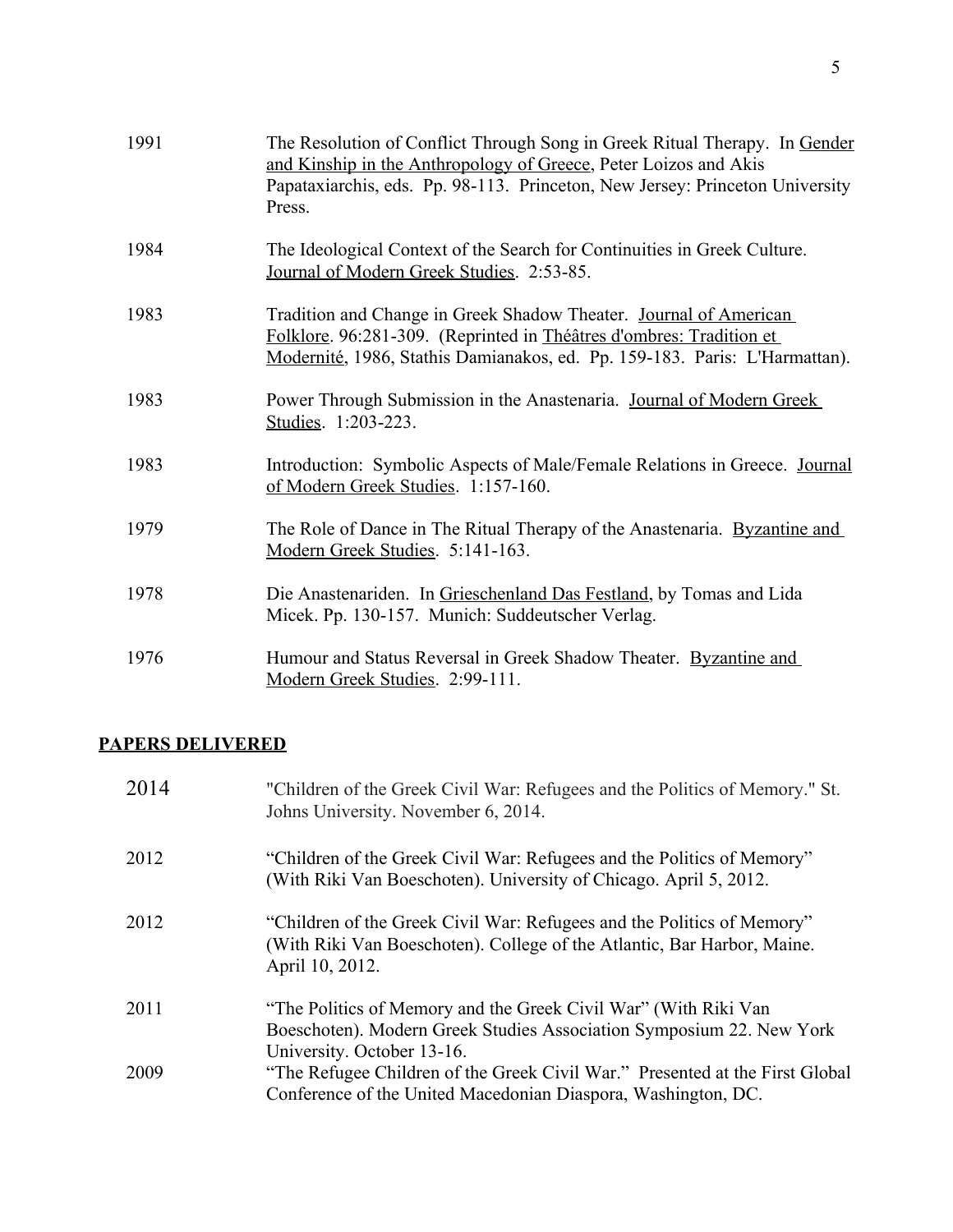| 2008 | "The Macedonian Conflict: A 'Global Cultural War' over the Name of the<br>Republic of Macedonia and the Existence of a Macedonian Minority in<br>Northern Greece." Presented at the U.S. State Department at a Conference for<br>Philip Reeker, Ambassador-designate to the Republic of Macedonia. |
|------|----------------------------------------------------------------------------------------------------------------------------------------------------------------------------------------------------------------------------------------------------------------------------------------------------|
| 2007 | "The Memory of the Evacuation of Refugee Children from the Greek Civil<br>War in the Greek American Diaspora." Presented in Greek at a conference<br>entitled "Revisiting the Political: Anthropological and Historical Research on<br>Greek Society." Mytilini, Lesvos, Greece.                   |
| 2006 | "Collective Memory and the Construction of Identities in the Work of<br>Nicholas Gage." Presented in Greek at a conference entitled "Memories of<br>Civil Wars." Kastoria, Greece.                                                                                                                 |
| 2005 | The Repatriation of Refugee Children of the Greek Civil War. Presented at<br>Princeton University and sponsored by the Program in Hellenic Studies.                                                                                                                                                |
| 2004 | Refugee Children of the Greek Civil War. Presented at the 103 <sup>rd</sup> Annual<br>Meeting of the American Anthropological Association, San Francisco, CA.                                                                                                                                      |
| 2003 | Homelands, Real and Imaginary: Refugee Children of the Greek Civil War.<br>Presented at the 18 <sup>th</sup> International Symposium of the Modern Greek Studies<br>Association, Toronto.                                                                                                          |
| 2003 | "We Came Back Like Angles and Found Ourselves in Hall:" The Repatriation<br>of Refugee Children from the Greek Civil War. Presented at a conference<br>entitled "The Child Refugees from Greece in Eastern and Central Europe after<br>World War II" held in Fehervarcsurgo, Hungary.              |
| 1999 | South Melbourne Hellas or South Melbourne Lakers? Cultural Hybridity in a<br>Greek Soccer Club in Australia. Presented at the Modern Greek Studies<br>Association Symposium, Princeton, NJ.                                                                                                        |
| 1998 | Ecclesiastical Nationalism and the Macedonian Question in the Australian<br>Diaspora. Presented at a conference entitled "Negotiating Boundaries: The<br>Past in the Present in SE Europe" held at University of Wales, Lampeter.                                                                  |
| 1997 | Makedonia 2 - Hellas 1: Soccer and Politics in Multicultural Australia.<br>Presented at the Third North American-Macedonian Conference on Language,<br>Literature and Folklore held at the University of Toronto.                                                                                  |
| 1996 | Objectivity and Reflexivity in the Historiography and Ethnography of<br>Macedonia. Presented at the 1996 Annual Convention of the American<br>Association for the Advancement of Slavic Studies, Boston, MA.                                                                                       |
| 1996 | The Construction of a Transnational National Community: Macedonians in<br>the Balkans and the Diaspora. Presented at the 1997 Annual Meeting of the<br>American Historical Association. New York, NY.                                                                                              |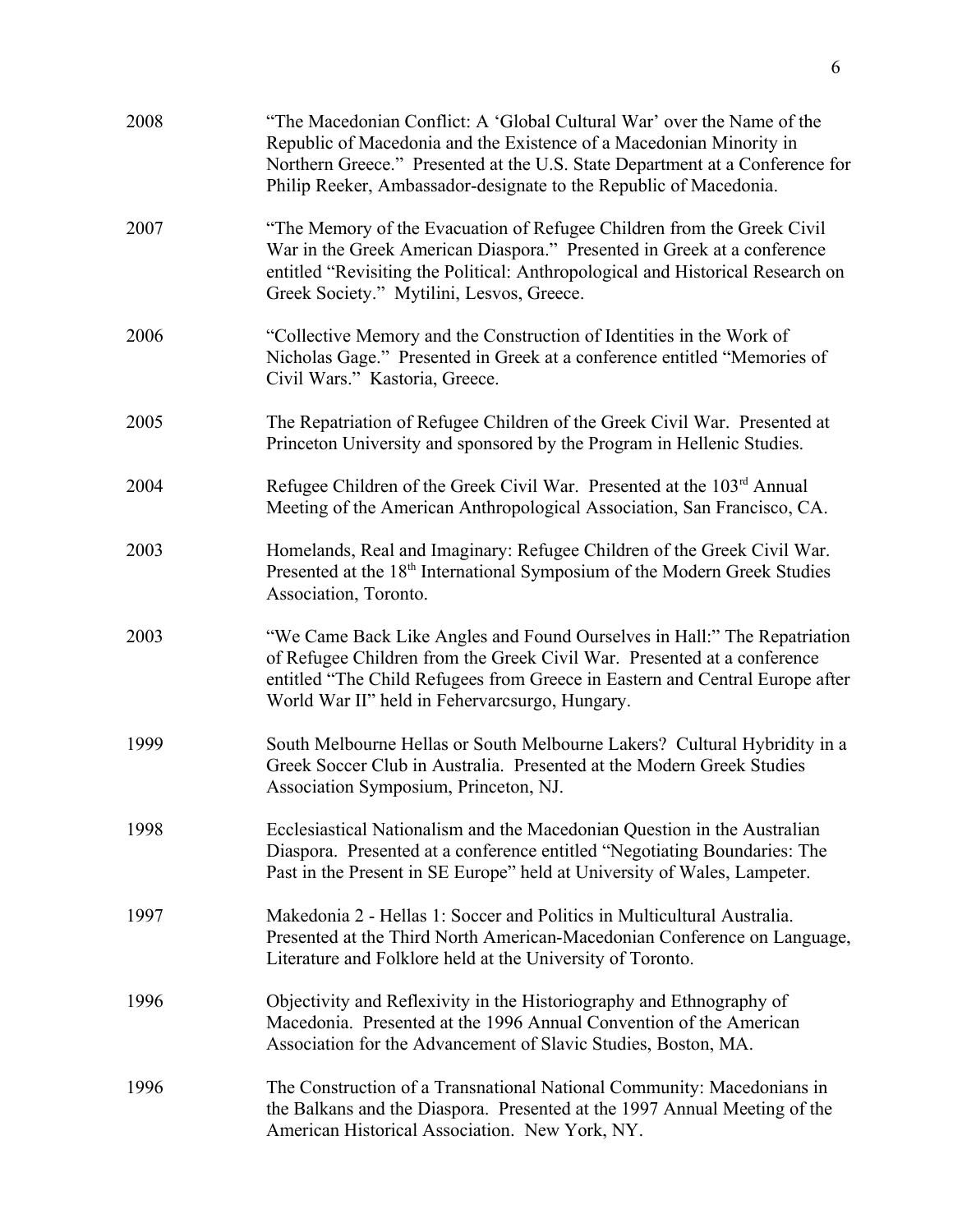| 1996 | The Construction of National Identities among Immigrants to Australia from<br>Greek Macedonia. Presented at a conference on "Refugees, Diasporas, and<br>Repatriations in Contemporary Balkan Contexts." Institute of Anthropology.<br>University of Copenhagen, Copenhagen, Denmark. |
|------|---------------------------------------------------------------------------------------------------------------------------------------------------------------------------------------------------------------------------------------------------------------------------------------|
| 1996 | Names, Nationalism, and the International Recognition of the Republic of<br>Macedonia. Presented at the 37th Annual Convention of the International<br>Studies Association, San Diego, CA.                                                                                            |
| 1994 | Greeks and Macedonians in the Australian Diaspora. Presented at a<br>conference on Macedonia held at University College London.                                                                                                                                                       |
| 1994 | The Construction of Macedonian Identity. Presented at the Thomas J.<br>Watson, Jr. Institute for International Studies at Brown University.                                                                                                                                           |
| 1993 | National Conflict in a Transnational World: Greeks and Macedonians at the<br>Conference for Security and Cooperation in Europe. Presented at The 92nd<br>Annual Meeting of the American Anthropological Association, Washington,<br>DC.                                               |
| 1993 | The Construction of Identity among Immigrants to Australia from Northern<br>Greece. Presented at the Modern Greek Studies Association Symposium,<br>Berkeley, CA.                                                                                                                     |
| 1990 | The Anastenaria of Northern Greece. Sponsored by the Program in Hellenic<br>Studies, Princeton University.                                                                                                                                                                            |
| 1990 | The Denial of Macedonian Ethnicity in the Hegemonic Discourse of the First<br>International Congress on Macedonian Studies. Presented at the 89th Annual<br>Meeting of the American Anthropological Association, New Orleans, LA.                                                     |
| 1988 | New Anastenarides and Old: A Narrative Ethnography. Presented at the 87th<br>Annual Meeting of the American Anthropological Association, Phoenix, AZ.                                                                                                                                 |
| 1988 | The Celebration of Community in a Changing World. Presented at a<br>Colloquium on "Representations of Death" sponsored by the George Seferis<br>Chair of Modern Greek Studies, Harvard University.                                                                                    |
| 1988 | The Resolution of Conflict Through Song in Greek Ritual Therapy. Presented<br>in Greek at the First International Congress on Macedonian Studies. LaTrobe<br>University, Melbourne, Australia.                                                                                        |
| 1986 | The Resolution of Conflict Through Song in Greek Ritual Therapy. Presented<br>in Greek at the Symposium on Horizons of Current Anthropological Research<br>in Greece, Mytilene, Greece.                                                                                               |
| 1984 | Yorghos Yavasis: A Religious Leader of Rural Greece. Presented at the 83rd<br>Annual Meeting of the American Anthropological Association, Denver, CO.                                                                                                                                 |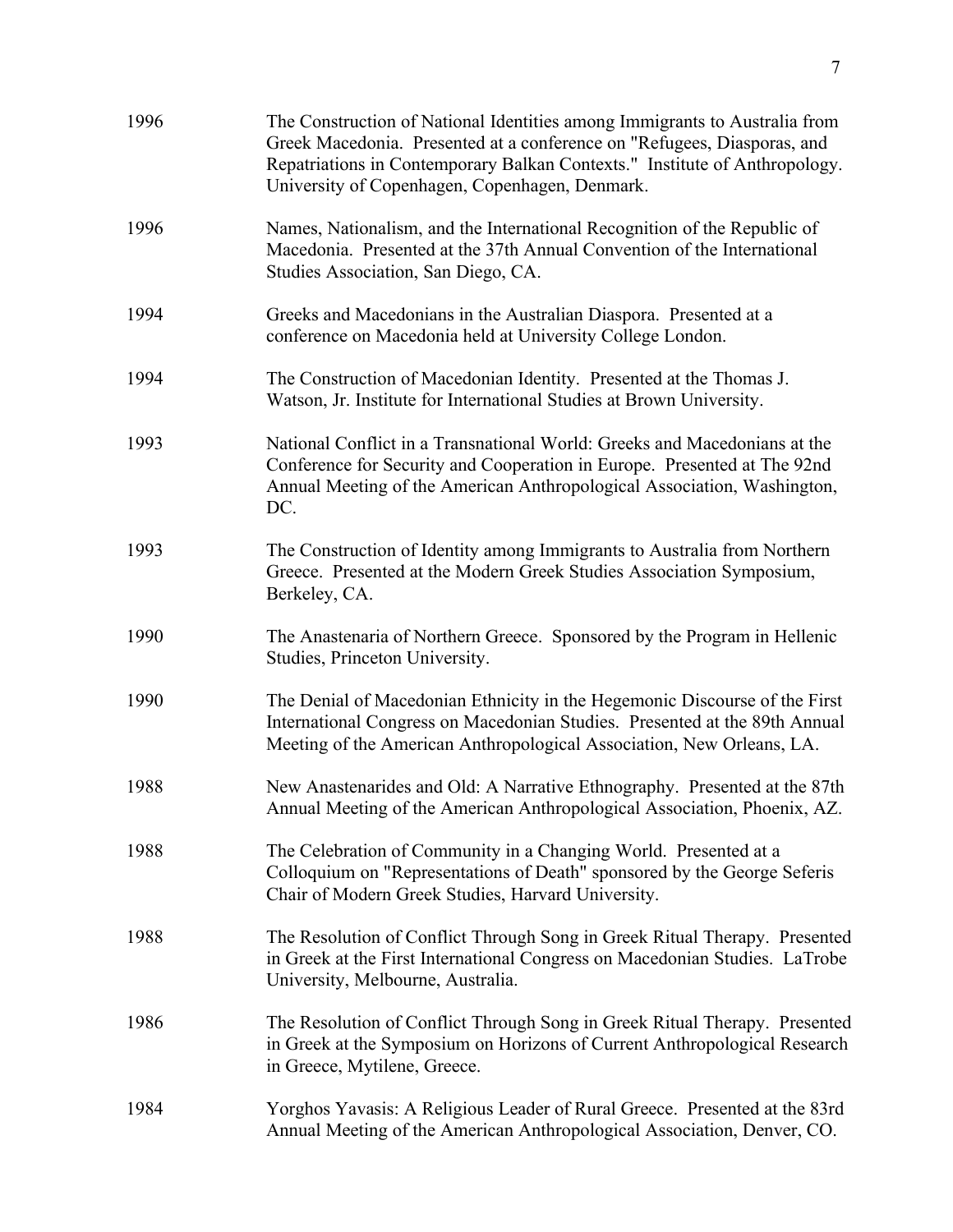| 1983 | The Ideological Context of the Search for Continuities in Greek Culture.<br>Presented at the 115th Annual Meeting of the American Philological<br>Association, Cincinnati, OH.     |
|------|------------------------------------------------------------------------------------------------------------------------------------------------------------------------------------|
| 1983 | Tradition and Change in Greek Shadow Theater. Princeton University.<br>Sponsored by the Program in Hellenic Studies.                                                               |
| 1982 | Mourning and the Maintenance of Identity Among the Women of Rural<br>Greece. Presented at the 81st Annual Meeting of the American<br>Anthropological Association, Washington, D.C. |
| 1982 | Tradition and Change in Greek Shadow Theater. Presented at the Festival<br>Mondial des Théâtres Marionnettes: Le Théâtre d'ombres aujourd'hui.<br>Charleville-Mézières, France.    |
| 1982 | Death Rituals in Rural Greece. Princeton University. Sponsored by the<br>Department of Anthropology and the Program in Hellenic Studies.                                           |
| 1981 | Death Rituals in Rural Greece. Indiana University. Sponsored by the<br>Departments of Anthropology, Folklore, and Classical Studies.                                               |
| 1980 | Power Through Submission in the Anastenaria. Presented at the Modern<br>Greek Studies Association Symposium, Philadelphia, PA.                                                     |
| 1979 | Women's Strategies and Powers: A Rural Greek Example. Presented at the<br>78th Annual Meeting of the American Anthropological Association,<br>Cincinnati, OH.                      |
| 1978 | The Symbolic and Social Resolution of Conflict in Greek Ritual Therapy.<br>Presented at the 77th Annual Meeting of the American Anthropological<br>Association, Los Angeles, CA.   |
| 1977 | The Role of Dance in the Ritual Therapy of the Anastenaria. Presented at the<br>76th Annual Meeting of the American Anthropological Association, Houston,<br>TX.                   |

# **TEACHING EXPERIENCE**

| 2004-present                        | Charles A. Dana Professor of Anthropology                                                           |
|-------------------------------------|-----------------------------------------------------------------------------------------------------|
| 2016-2020<br>2000-2004<br>1993-1997 | Chair, Department of Anthropology                                                                   |
| 1991-2004                           | Professor of Anthropology, Bates College                                                            |
| 1990-1991<br>1982-1983              | Visiting Associate Professor of Anthropology, Princeton University<br>(on leave from Bates College) |
|                                     |                                                                                                     |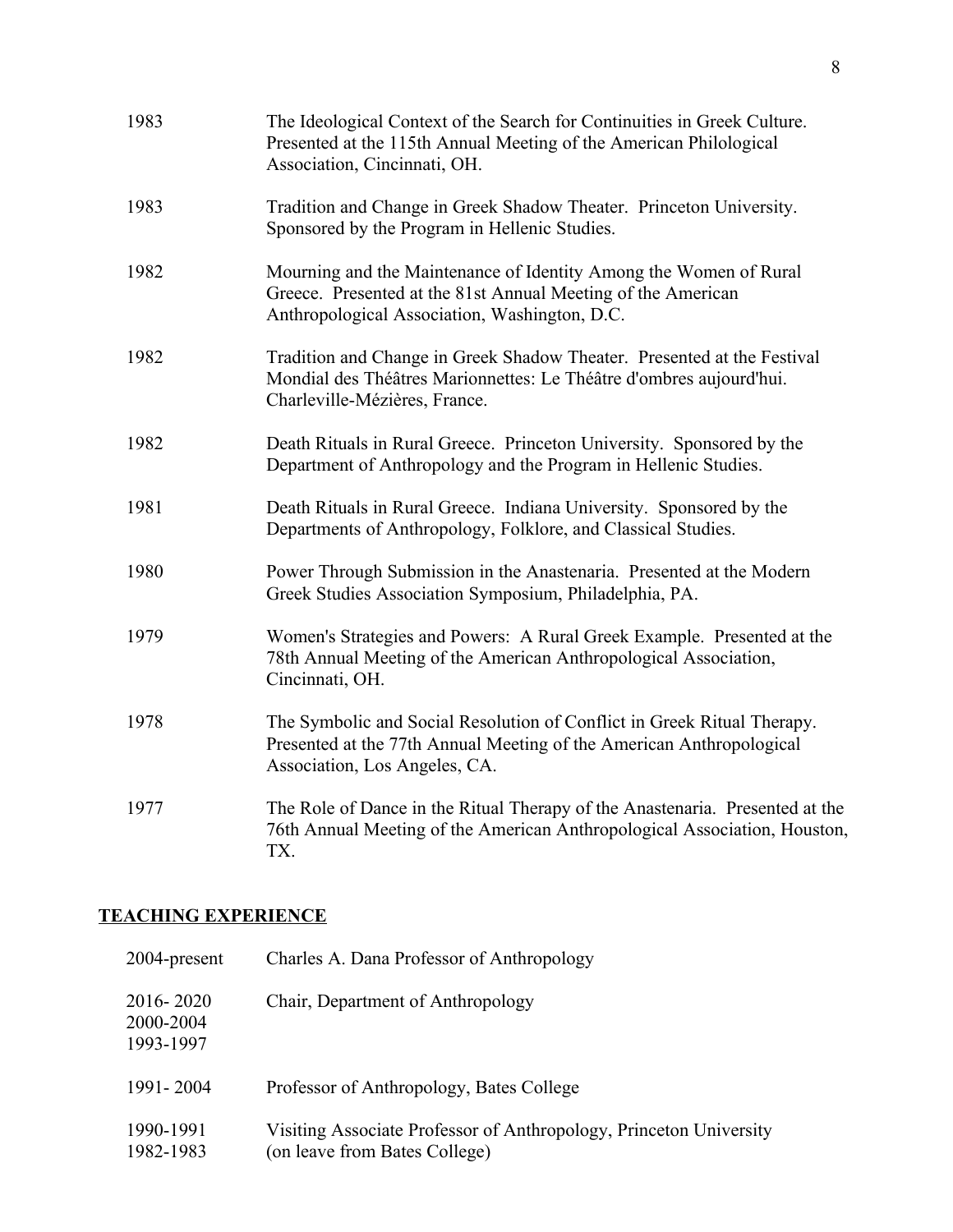| 1985-1991 | Associate Professor of Anthropology, Bates College |
|-----------|----------------------------------------------------|
| 1978-1985 | Assistant Professor of Anthropology, Bates College |

# **FIELD EXPERIENCE**

| June 2017        | Research in northwestern Greece on the Prespa Transborder Park.                                     |
|------------------|-----------------------------------------------------------------------------------------------------|
| <b>July 2016</b> | Research in Saudi Arabia on contemporary Saudi conceptual art.                                      |
| May 2012         | Research in Saudi Arabia.                                                                           |
| June 2001        | Research in northwestern Greece on life histories of refugees from the Greek<br>Civil War.          |
| August 2000      | Research in Toronto, Canada on life histories of refugees from the Greek Civil<br>War.              |
| <b>July 1998</b> | Research in the Republic of Macedonia on life histories of refugees from the<br>Greek Civil War.    |
| Sept.-Dec. 1997  | Research in Melbourne on Australian nationalism and multiculturalism.                               |
| August 1995      | Research and language study in the Republic of Macedonia.                                           |
| 1991-1992        | Research on ethnic nationalism in the Greek and Macedonian communities of<br>Melbourne, Australia.  |
| March 1991       | Research on the Greek and Macedonian communities of Toronto, Canada.                                |
| <b>June 1990</b> | Research on the Macedonian minority of northern Greece.                                             |
| May 1986         | Follow-up research on the Anastenaria, a system of ritual therapy in Greek,<br>May 1981, Macedonia. |
| June-Aug. 1979   | Research on death rituals in central Greece.                                                        |
| 1975-1976        | Research on the Anastenaria, a system of ritual therapy in Greek Macedonia.                         |
| 1970             | University of Massachusetts Summer Field School in Archaeology, Grants,<br>NM.                      |
| 1969             | Summer Session of the American School of Classical Studies, Athens, Greece.                         |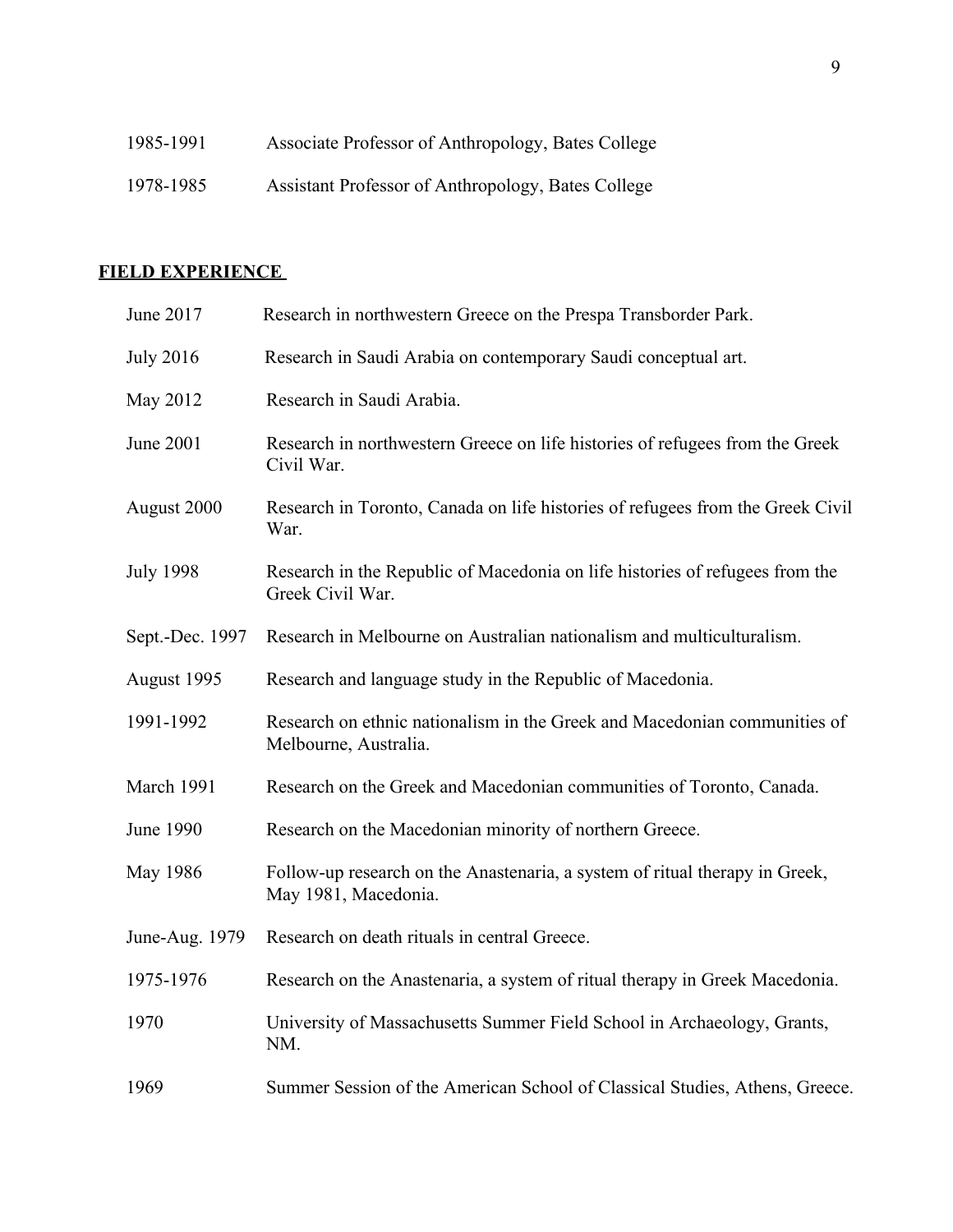#### **TEACHING EXPERIENCE**

| 2004-present                        | Charles A. Dana Professor of Anthropology                                                           |
|-------------------------------------|-----------------------------------------------------------------------------------------------------|
| 2016-2020<br>2000-2004<br>1993-1997 | Chair, Department of Anthropology                                                                   |
| 1991-2004                           | Professor of Anthropology, Bates College                                                            |
| 1990-1991<br>1982-1983              | Visiting Associate Professor of Anthropology, Princeton University<br>(on leave from Bates College) |
| 1985-1991                           | Associate Professor of Anthropology, Bates College                                                  |
| 1978-1985                           | Assistant Professor of Anthropology, Bates College                                                  |

### **RESEARCH INTERESTS**

Ethnicity and nationalism (the construction of identity and the invention of tradition, the analysis of discourse and ideology).

Globalization, diasporas, and the formation of transnational communities.

Ethnographic writing.

Anthropological approaches to the study of religious and symbolic systems (ritual, cosmology, religious conversion).

Psychological and psychiatric anthropology (transcultural psychiatry, non-Western systems of psychotherapy, spirit possession).

The study of oral narrative (formal and structural analyses of folksongs, folk tales, and folk drama).

The ethnography of Greece, the Republic of North Macedonia, Australia, and Saudi Arabia.

#### **COURSES TAUGHT**

Cultural Anthropology Symbolic Anthropology Myth, Folktale, and Popular Culture Modern Greece and the Mediterranean Language and Culture History of Anthropological Theory God, Heroes, Magic, and Mysteries: Religion in Ancient Greece Psychological Anthropology